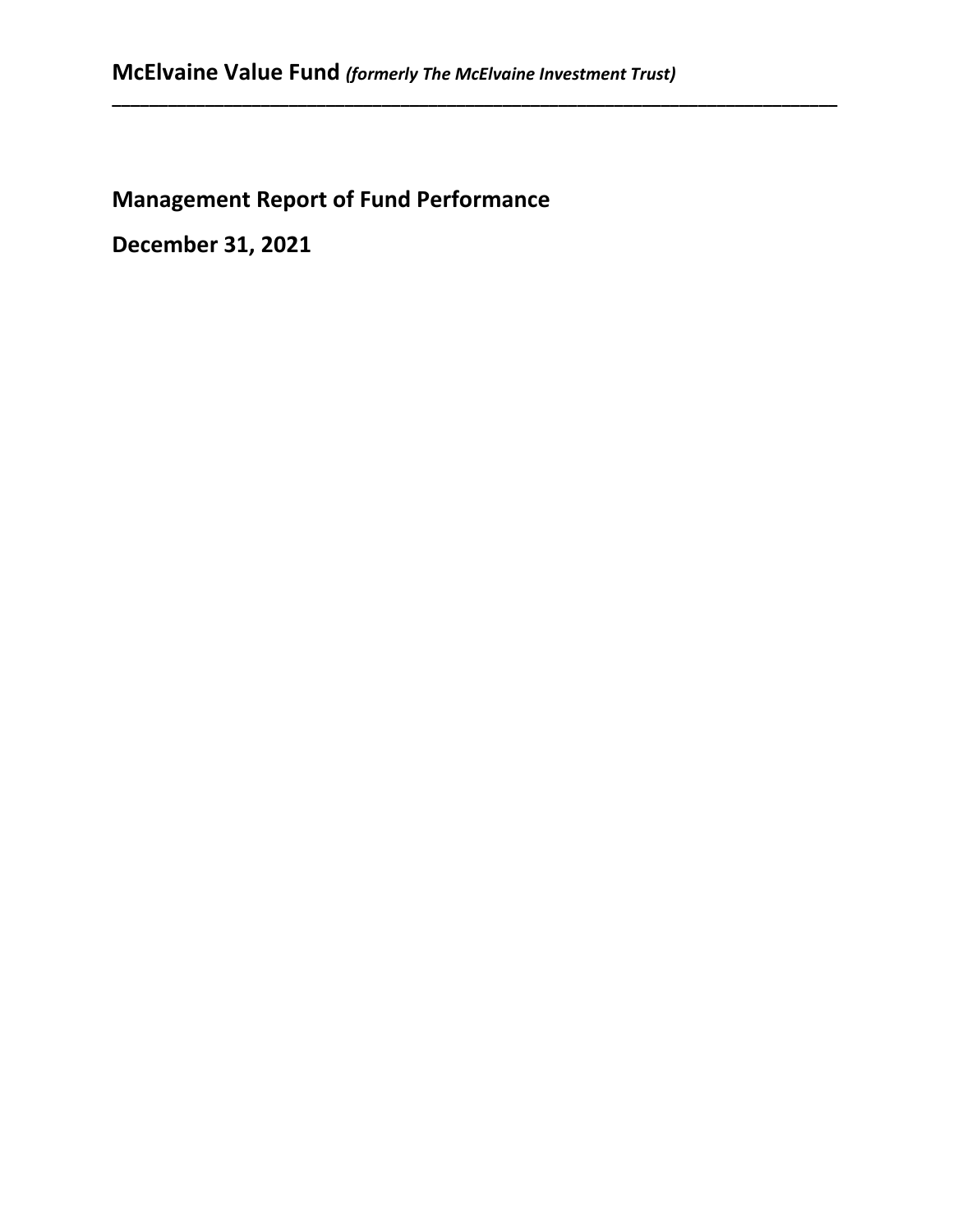#### **Management Report of Fund Performance**

#### **December 31, 2021**

This annual management report of fund performance contains financial highlights but does not contain the complete annual financial statements of McElvaine Value Fund ("the Fund"). You can get a copy of the annual financial statements at your request, and at no cost by calling 250-708-8345, by writing us at PO Box 42010 Rpo Oak Bay Victoria BC V8R 6T4 or by visiting our website a[t www.avaluefund.com](http://www.avaluefund.com/) and SEDAR at [www.sedar.com.](http://www.sedar.com/)

**\_\_\_\_\_\_\_\_\_\_\_\_\_\_\_\_\_\_\_\_\_\_\_\_\_\_\_\_\_\_\_\_\_\_\_\_\_\_\_\_\_\_\_\_\_\_\_\_\_\_\_\_\_\_\_\_\_\_\_\_\_\_\_\_\_\_\_\_\_\_\_\_\_\_\_\_\_\_**

Unitholders may also contact us using one of these methods to request a copy of the Fund's interim financial report, proxy voting policies and procedures, proxy voting disclosure record, or quarterly portfolio disclosure.

This document may contain forward-looking statements relating to anticipated future events, results, circumstances, performance or expectations that are not historical facts but instead represent our beliefs regarding future events. By their nature, forward-looking statements require us to make assumptions and are subject to inherent risks and uncertainties. There is significant risk that predictions and other forward-looking statements will not prove to be accurate. We caution readers of this document not to place undue reliance on our forward-looking statements as a number of factors could cause actual future results, conditions, actions or events to differ materially from the targets, expectations, estimates or intention expressed or implied in the forward-looking statements.

Actual results may differ materially from management expectations as projected in such forward-looking statements for a variety of reasons including, but not limited to: market and general economic conditions, interest rates, regulatory and statutory developments, the effects of competition in the geographic and business areas in which the Fund may invest, and the risks detailed from time to time in the Fund's Simplified Prospectus. We caution that the foregoing list of factors is not exhaustive, and that when relying on forward-looking statements to make decisions with respect to investing in the Fund, investors and others should carefully consider these factors, as well as other uncertainties and potential events and the inherent uncertainty of forward-looking statements. Due to the potential impact of these factors, the Fund does not undertake, and specifically disclaims any intention or obligation to update or review any forward-looking statements, whether as a result of new information, future events or otherwise, unless required by applicable law.

McElvaine Investment Management Ltd. ("we", "us", "our" or "the Manager") manages the overall business of the Fund, including the selection of the securities in the Fund's portfolio and promoting sales of the Fund's units. Full contact information for the Manger is located at the end of this report.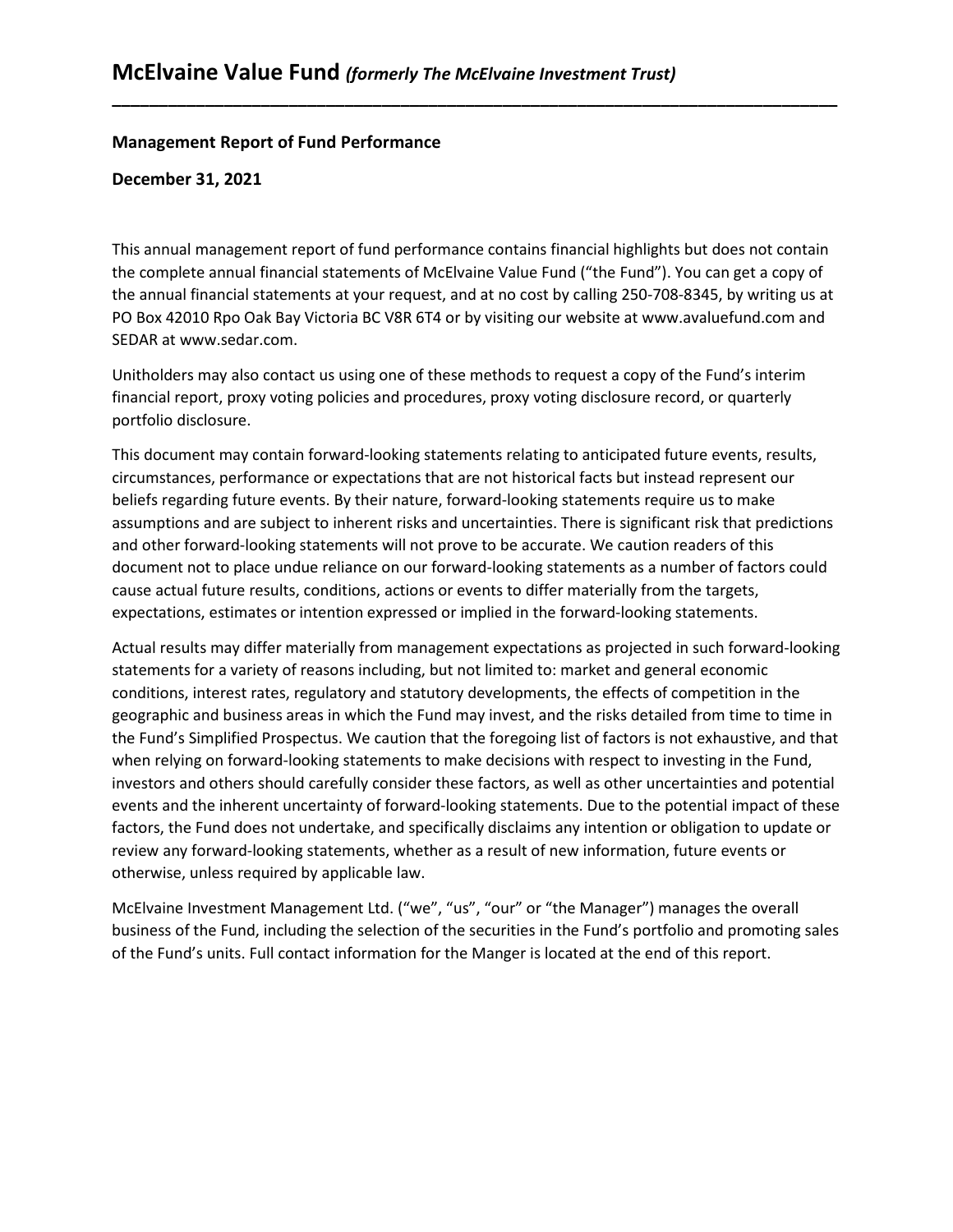# **Management Discussion of Fund Performance**

## **Investment Objectives and Strategies**

The fundamental investment objective of the Fund is to provide long-term capital appreciation by acquiring primarily securities that are trading below their intrinsic value, as determined by Tim McElvaine.

**\_\_\_\_\_\_\_\_\_\_\_\_\_\_\_\_\_\_\_\_\_\_\_\_\_\_\_\_\_\_\_\_\_\_\_\_\_\_\_\_\_\_\_\_\_\_\_\_\_\_\_\_\_\_\_\_\_\_\_\_\_\_\_\_\_\_\_\_\_\_\_\_\_\_\_\_\_\_**

We believe one of the few things we can control is the price we are willing to pay. Therefore, when we are selecting investments, we focus on what we are getting and at what price we are prepared to act. Our intention is to invest only where the difference between the value of the investment and the price we pay gives us a margin of safety.

Our investment approach is centered on four items. We prefer to invest when we have:

- (a) a competitive advantage when making the investment (such as a seller who does not care about the price they are getting);
- (b) observable investment value that exceeds the share price at the time of purchase (no financial spreadsheet gymnastics involved);
- (c) a financial position ideally combined with strategic position that provides staying power; and
- (d) a board of directors and management team which is owner-focused with "skin in the game".

Our process does not rely on macro forecasting or economic predictions.

The Fund primarily invests in common shares of publicly-traded companies located in Canada, the United States and other foreign jurisdictions. However, the Fund may also invest in debt securities, preferred shares, convertible securities, securities of private companies, options, futures, currency instruments, precious metal certificates or bullion.

#### **Risk**

The risks of investing in the Fund remain as discussed in the Fund's Simplified Prospectus which can be found on the Fund's website a[t www.avaluefund.com](http://www.avaluefund.com/) and SEDAR at [www.sedar.com](http://www.sedar.com/)

During the year, there were no material changes to the Fund that affected the overall risk level of the Fund.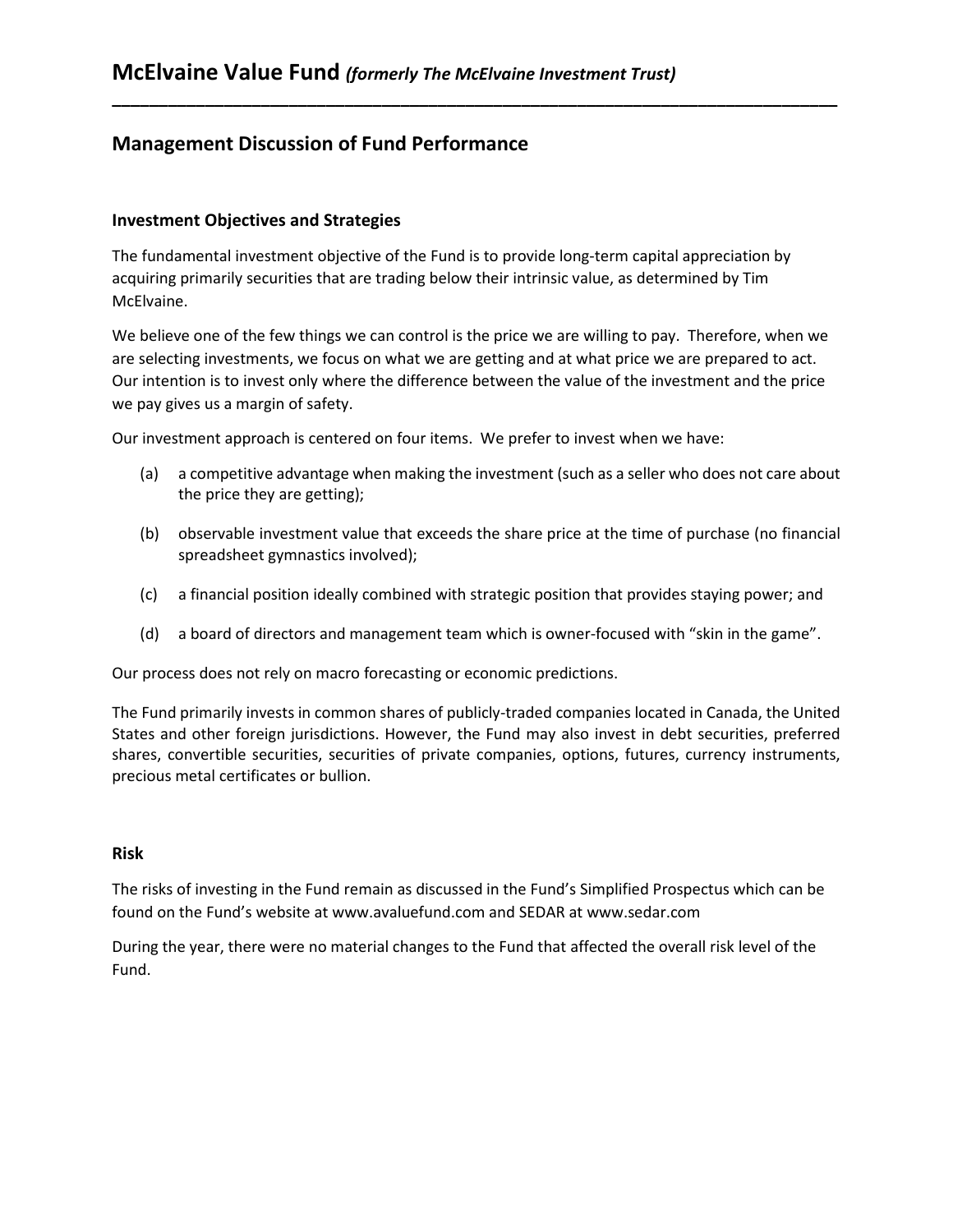## **Results of Operations**

#### Investment Activities:

For the 12 months to December 31, 2021, the Series B units rose by 40.6%. During this period, the S&P/TSX Index rose by 25.1%, while the Canadian Focused Small/Mid Cap Equity Index rose by 18.7%.

**\_\_\_\_\_\_\_\_\_\_\_\_\_\_\_\_\_\_\_\_\_\_\_\_\_\_\_\_\_\_\_\_\_\_\_\_\_\_\_\_\_\_\_\_\_\_\_\_\_\_\_\_\_\_\_\_\_\_\_\_\_\_\_\_\_\_\_\_\_\_\_\_\_\_\_\_\_\_**

We have compared our performance to two indices: the S&P/TMX Total Return Index as we believe this is useful information and the Fundata Canadian Focused Small/Mid Cap Index as our fund is classified as a Small/Mid Cap Equity Fund. Please keep in mind our portfolio is significantly different from these indices due to our limited number of holdings, our cash levels and our investments outside of Canada.

During 2021, we estimate each of the following securities contributed 1% or more to the Fund's performance: Tourmaline Oil Corp, Maxim Power Corp, Jefferies Financial Group Inc, WOW! Unlimited Media Inc, Exco Resources Inc, Wintaai Holdings Ltd, Whitecap Resources Inc, The Caldwell Partners International Inc, Glacier Media Inc and PrairieSky Royalty Ltd. The only holding we estimated detracted at least 1% from performance was Jaguar Mining Inc.

During the period, our significant investment activities included trimming our positions in Tourmaline Oil Corp and Jefferies Financial. We also exited our holdings of Whitecap Resources Inc, Jaguar Mining Inc, Dorel Industries Inc, Howard Hughes Corp, and WOW! Unlimited Media Inc. In addition, we added to our holding in CK Hutchison Holdings Ltd and established a position in Pershing Square Tontine Holdings Ltd.

#### Other items:

There were no distributions declared during the period.

The Fund's expenses excluding management, performance, and trustee fees consisted primarily of recordkeeping, fund valuation, Investment Review Committee expenses, custodial, legal, audit and other operating expenses which amounted to about 0.8% of net assets.

There were no performance fees paid on the Series B units. The Series A, Series D and Series F units did pay performance fees during the period. These performance fees paid were reduced by fees waived by the Manager of \$211 (Series A), \$2,360 (Series D) and \$26,644 (Series F).

During 2021, the Fund did not borrow funds nor short any securities.

#### **Recent Developments**

Russia's invasion of Ukraine has increased the volatility of financial markets. This volatility to date has not had a significant impact on the Fund.

On July 27, 2021, the Fund changed its name from The McElvaine Investment Trust to McElvaine Value Fund.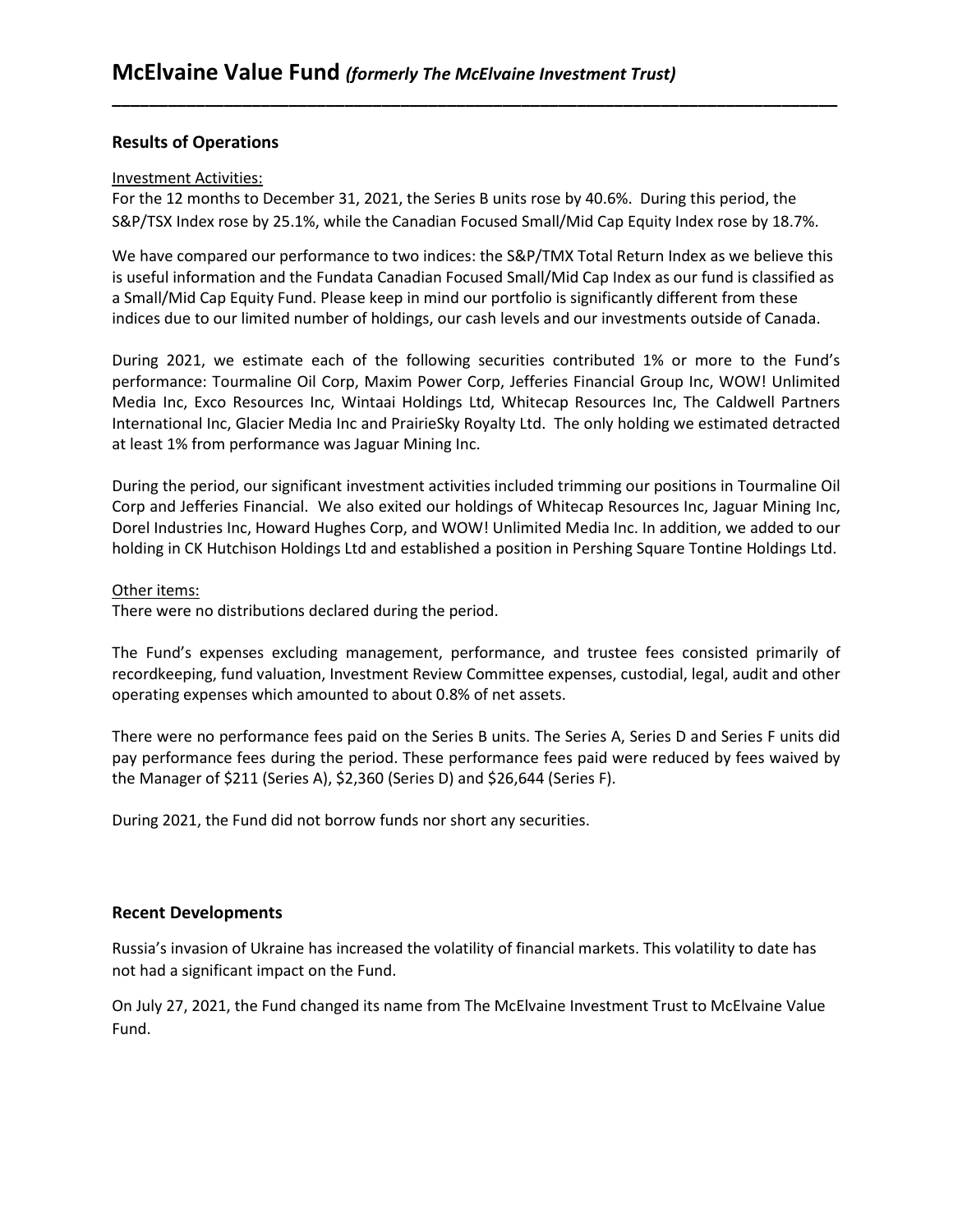# **Related Party Transactions**

The Manager manages the overall business of the Fund, including the selection of the securities in the Fund's portfolio and promoting the sale of the Fund's units. The Fund pays the Manager a fee for its services as manager. See "Management Fees" below for additional information.

**\_\_\_\_\_\_\_\_\_\_\_\_\_\_\_\_\_\_\_\_\_\_\_\_\_\_\_\_\_\_\_\_\_\_\_\_\_\_\_\_\_\_\_\_\_\_\_\_\_\_\_\_\_\_\_\_\_\_\_\_\_\_\_\_\_\_\_\_\_\_\_\_\_\_\_\_\_\_**

The Manager is also the trustee of the Fund. The Fund pays the Manager a fee for its services as trustee. See "Management Fees" below for additional information. While investors receive units of a trust when they invest in the Fund, the Manager, as trustee, holds title to the property of the Fund, including the cash and portfolio securities, on behalf of the Fund's investors.

The Manager, its officers and directors invest in units of the Fund from time to time in the normal course of business. All transactions with the Manager and its officers and directors are carried out at the Fund's net asset value as at the transaction date. As at December 31, 2021, the Manager, its officers and directors hold approximately 3% of the Series B units, approximately 1% of the Series D units and approximately 3% of the Series F units of the Fund.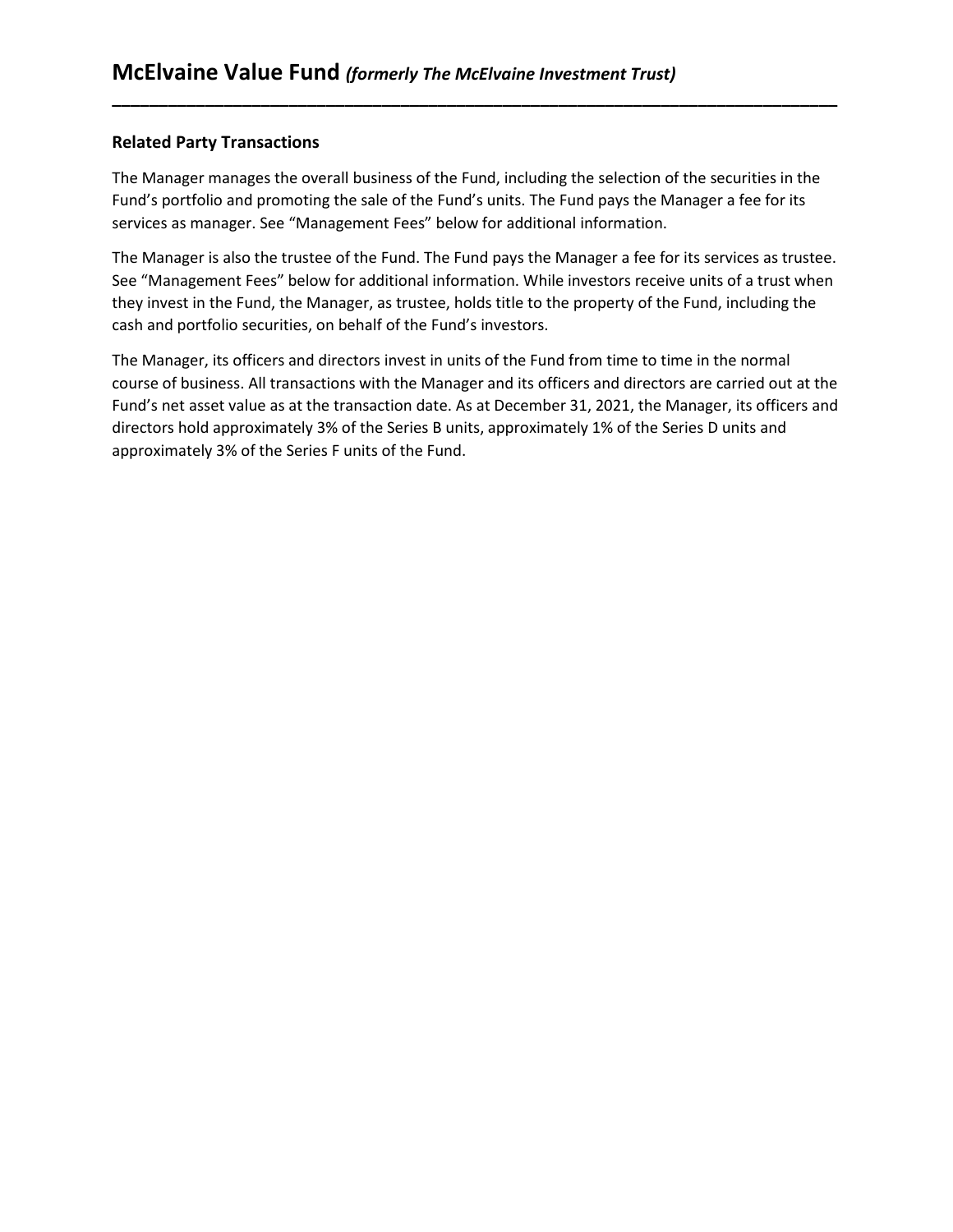# **Financial Highlights**

The following tables show selected key financial information about the Fund and are intended to help you understand the Fund's financial performance for the past 5 years.

**\_\_\_\_\_\_\_\_\_\_\_\_\_\_\_\_\_\_\_\_\_\_\_\_\_\_\_\_\_\_\_\_\_\_\_\_\_\_\_\_\_\_\_\_\_\_\_\_\_\_\_\_\_\_\_\_\_\_\_\_\_\_\_\_\_\_\_\_\_\_\_\_\_\_\_\_\_\_**

# The Fund's Net Assets per Unit<sup>1</sup>

## **Series A Units⁵**

|                                                        | 2021     | 2020 | 2019 | 2018 | 2017 | 2016 |
|--------------------------------------------------------|----------|------|------|------|------|------|
| Net Assets, beginning of period                        | \$10.00  |      |      |      |      |      |
| Increase (decrease) from operations:                   |          |      |      |      |      |      |
| Total revenue                                          | \$0.09   |      |      |      |      |      |
| Total expenses (excluding distributions)               | \$(0.41) |      |      |      |      |      |
| Realized gains (losses) for the period                 | \$2.14   |      |      |      |      |      |
| Unrealized gains (losses) for the period               | \$0.23   |      |      |      |      |      |
| Total increase (decrease) from operations <sup>2</sup> | \$2.05   |      |      |      |      |      |
| <b>Distributions:</b>                                  |          |      |      |      |      |      |
| From net investment Income (excluding                  |          |      |      |      |      |      |
| dividends)                                             |          |      |      |      |      |      |
| From dividends                                         |          |      |      |      |      |      |
| From capital gains                                     |          |      |      |      |      |      |
| Return of capital                                      |          |      |      |      |      |      |
| <b>Total Annual Distributions<sup>3</sup></b>          |          |      |      |      |      |      |
| Net assets, end of period                              | \$12.05  |      |      |      |      |      |

## **Series B Units**

|                                                        | 2021     | 2020     | 2019     | 2018     | 2017 <sup>4</sup>        | 2016 <sup>4</sup> |
|--------------------------------------------------------|----------|----------|----------|----------|--------------------------|-------------------|
| Net Assets, beginning of period                        | \$5.47   | \$5.15   | \$5.17   | \$6.24   | \$19.98                  | \$19.25           |
| Increase (decrease) from operations:                   |          |          |          |          |                          |                   |
| Total revenue                                          | \$0.07   | \$0.05   | \$0.11   | \$0.06   | \$0.13                   | \$0.31            |
| Total expenses (excluding distributions)               | \$(0.16) | \$(0.10) | \$(0.09) | \$(0.08) | \$(0.14)                 | \$(0.26)          |
| Realized gains (losses) for the period                 | \$1.67   |          | \$0.81   | \$(0.19) | \$1.91                   | \$(2.48)          |
| Unrealized gains (losses) for the period               | \$0.75   | \$0.34   | \$(0.39) | \$(0.85) | \$0.97                   | \$3.09            |
| Total increase (decrease) from operations <sup>2</sup> | \$2.34   | \$0.30   | \$0.44   | \$(1.06) | \$2.87                   | \$0.66            |
| <b>Distributions:</b>                                  |          |          |          |          |                          |                   |
| From net investment Income (excluding                  |          |          |          |          |                          |                   |
| dividends)                                             |          |          |          |          |                          |                   |
| From dividends                                         |          |          | \$0.01   |          |                          | \$0.08            |
| From capital gains                                     |          |          | \$0.43   |          | $\blacksquare$           |                   |
| Return of capital                                      |          |          |          |          | $\overline{\phantom{a}}$ |                   |
| <b>Total Annual Distributions<sup>3</sup></b>          |          |          | \$0.44   |          |                          | \$0.08            |
| Net assets, end of period                              | \$7.69   | \$5.47   | \$5.15   | \$5.17   | \$6.24                   | \$19.98           |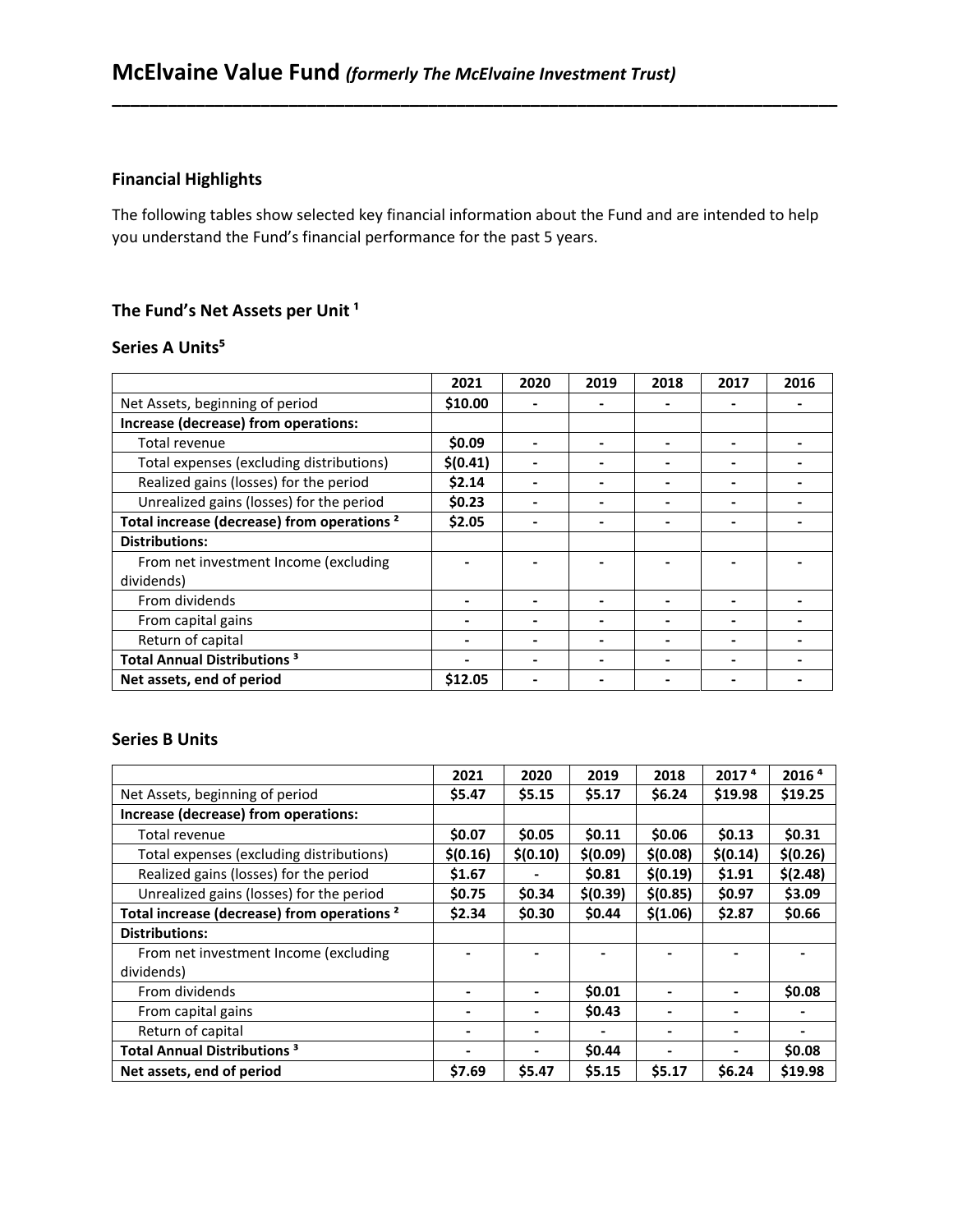#### **Series D Units⁵**

|                                                        | 2021     | 2020     | 2019 | 2018 | 2017                     | 2016 |
|--------------------------------------------------------|----------|----------|------|------|--------------------------|------|
| Net Assets, beginning of period                        | \$11.00  | \$10.00  |      |      |                          |      |
| Increase (decrease) from operations:                   |          |          |      |      |                          |      |
| Total revenue                                          | \$0.15   | \$0.07   |      |      | $\overline{\phantom{a}}$ |      |
| Total expenses (excluding distributions)               | \$(0.95) | \$(0.12) |      |      |                          |      |
| Realized gains (losses) for the period                 | \$3.39   | \$(0.43) |      |      |                          |      |
| Unrealized gains (losses) for the period               | \$1.17   | \$4.29   |      |      | $\blacksquare$           |      |
| Total increase (decrease) from operations <sup>2</sup> | \$3.76   | \$3.80   |      |      |                          |      |
| <b>Distributions:</b>                                  |          |          |      |      |                          |      |
| From net investment Income (excluding                  |          |          |      |      |                          |      |
| dividends)                                             |          |          |      |      |                          |      |
| From dividends                                         |          |          |      |      |                          |      |
| From capital gains                                     |          |          | -    |      | $\blacksquare$           |      |
| Return of capital                                      |          |          |      |      |                          |      |
| <b>Total Annual Distributions<sup>3</sup></b>          |          |          |      |      |                          |      |
| Net assets, end of period                              | \$14.78  | \$11.00  |      |      |                          |      |

**\_\_\_\_\_\_\_\_\_\_\_\_\_\_\_\_\_\_\_\_\_\_\_\_\_\_\_\_\_\_\_\_\_\_\_\_\_\_\_\_\_\_\_\_\_\_\_\_\_\_\_\_\_\_\_\_\_\_\_\_\_\_\_\_\_\_\_\_\_\_\_\_\_\_\_\_\_\_**

#### **Series F Units⁵**

|                                                        | 2021     | 2020     | 2019 | 2018 | 2017 | 2016 |
|--------------------------------------------------------|----------|----------|------|------|------|------|
| Net Assets, beginning of period                        | \$10.67  | \$10.00  |      |      |      |      |
| Increase (decrease) from operations:                   |          |          |      |      |      |      |
| Total revenue                                          | \$0.14   | \$0.03   |      |      |      |      |
| Total expenses (excluding distributions)               | \$(0.88) | \$(0.07) |      |      |      |      |
| Realized gains (losses) for the period                 | \$3.30   | \$(0.12) |      |      | -    |      |
| Unrealized gains (losses) for the period               | \$1.05   | \$1.90   |      |      |      |      |
| Total increase (decrease) from operations <sup>2</sup> | \$3.61   | \$1.75   |      |      |      |      |
| <b>Distributions:</b>                                  |          |          |      |      |      |      |
| From net investment Income (excluding                  |          |          |      |      |      |      |
| dividends)                                             |          |          |      |      |      |      |
| From dividends                                         |          |          |      |      |      |      |
| From capital gains                                     |          |          |      |      | -    |      |
| Return of capital                                      |          |          |      |      |      |      |
| <b>Total Annual Distributions<sup>3</sup></b>          |          |          |      |      |      |      |
| Net assets, end of period                              | \$14.35  | \$10.67  |      |      |      |      |

*i This information is derived from the Fund's audited annual financial statements.*<br><sup>2</sup> Met assets and distributions are based on the actual number of units outstanding

*² Net assets and distributions are based on the actual number of units outstanding at the relevant time. The increase/decrease from operations is based on the weighted average number of units outstanding over the financial period.*

*³ Distributions were reinvested in additional units of the Fund.*

*⁴ Effective October 2, 2017, all issued and outstanding units of Class B series were subdivided for additional units, on a four for one basis of NAV value at the time of the split.*

*⁵ No Series A units were outstanding prior to April 1, 2021. No Series D sub-series units were outstanding prior to February 3, 2020. No Series F sub-series units were outstanding prior to January 1, 2020.*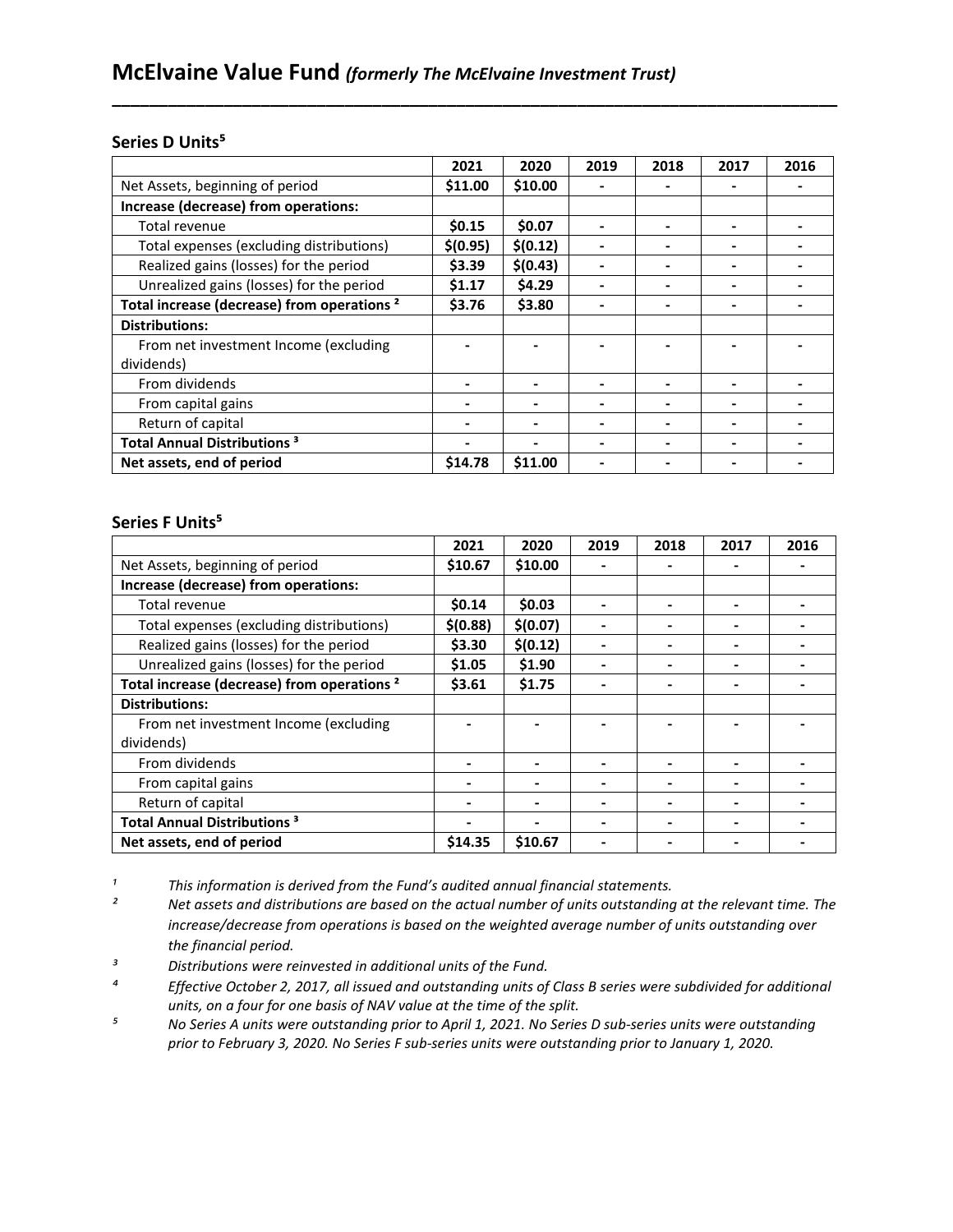# **Ratios and Supplemental Data –**

**Series A**

|                                            | 2021    | 2020 | 2019 | 2018 | 2017 | 2016 |
|--------------------------------------------|---------|------|------|------|------|------|
| Total net asset value (000's) <sup>1</sup> | \$12    |      |      |      |      |      |
| Number of units outstanding                | 1,000   |      |      |      |      |      |
| Management expense ratio <sup>2</sup>      | 3.30%   |      |      |      |      |      |
| Management expense ratio                   | 5.17%   |      |      |      |      |      |
| before waivers or absorptions              |         |      |      |      |      |      |
| Trading expense ratio <sup>3</sup>         | 0.34%   |      |      |      |      |      |
| Portfolio turnover rate <sup>4</sup>       | 27.0%   |      |      |      |      |      |
| Net asset value per unit                   | \$12.05 |      |      |      |      |      |

**\_\_\_\_\_\_\_\_\_\_\_\_\_\_\_\_\_\_\_\_\_\_\_\_\_\_\_\_\_\_\_\_\_\_\_\_\_\_\_\_\_\_\_\_\_\_\_\_\_\_\_\_\_\_\_\_\_\_\_\_\_\_\_\_\_\_\_\_\_\_\_\_\_\_\_\_\_\_**

## **Series B**

|                                            | 2021      | 2020      | 2019      | 2018 <sup>5</sup> | 2017 <sup>5</sup> | 2016 <sup>5</sup> |
|--------------------------------------------|-----------|-----------|-----------|-------------------|-------------------|-------------------|
| Total net asset value (000's) <sup>1</sup> | \$20,598  | \$27,374  | \$26,816  | \$26,415          | \$33,166          | \$29,007          |
| Number of units outstanding <sup>1</sup>   | 2,677,547 | 5,002,885 | 4,794,775 | 5,112,401         | 5,312,412         | 1,452,044         |
| Management expense ratio <sup>2</sup>      | 1.91%     | 2.08%     | 1.45%     | 1.41%             | 1.51%             | 1.42%             |
| Management expense ratio                   | 1.91%     | 2.08%     | 1.45%     | 1.41%             | 1.51%             | 1.42%             |
| before waivers or absorptions              |           |           |           |                   |                   |                   |
| Trading expense ratio <sup>3</sup>         | 0.34%     | 0.35%     | 0.20%     | 0.16%             | 0.26%             | 0.18%             |
| Portfolio turnover rate <sup>4</sup>       | 27.0%     | 59.30%    | 65.07%    | 25.99%            | 65.39%            | 51.17%            |
| Net asset value per unit                   | \$7.69    | \$5.47    | \$5.15    | \$5.17            | \$6.24            | \$19.98           |

# **Series D ⁶**

|                                            | 2021    | 2020    | 2019 | 2018 | 2017 | 2016 |
|--------------------------------------------|---------|---------|------|------|------|------|
| Total net asset value (000's) <sup>1</sup> | \$181   | \$51    |      |      |      |      |
| Number of units outstanding                | 12.275  | 4,661   |      |      |      |      |
| Management expense ratio <sup>2</sup>      | 6.64%   | 1.87%   |      |      |      |      |
| Management expense ratio                   | 8.14%   | 1.87%   |      |      |      |      |
| before waivers or absorptions              |         |         |      |      |      |      |
| Trading expense ratio <sup>3</sup>         | 0.34%   | 0.35%   |      |      |      |      |
| Portfolio turnover rate <sup>4</sup>       | 27.0%   | 59.30%  |      |      |      |      |
| Net asset value per unit                   | \$14.78 | \$11.00 |      |      |      |      |

# Series F<sup>6</sup>

|                                            | 2021    | 2020    | 2019 | 2018 | 2017 | 2016 |
|--------------------------------------------|---------|---------|------|------|------|------|
| Total net asset value (000's) <sup>1</sup> | \$2,292 | \$1,341 |      |      |      |      |
| Number of units outstanding                | 159,671 | 125,676 |      |      |      |      |
| Management expense ratio <sup>2</sup>      | 6.35%   | 1.71%   |      |      |      |      |
| Management expense ratio                   | 7.73%   | 1.71%   |      |      |      |      |
| before waivers or absorptions              |         |         |      |      |      |      |
| Trading expense ratio <sup>3</sup>         | 0.34%   | 0.35%   |      |      |      |      |
| Portfolio turnover rate <sup>4</sup>       | 27.0%   | 59.30%  |      |      |      |      |
| Net asset value per unit                   | \$14.35 | \$10.67 |      |      |      |      |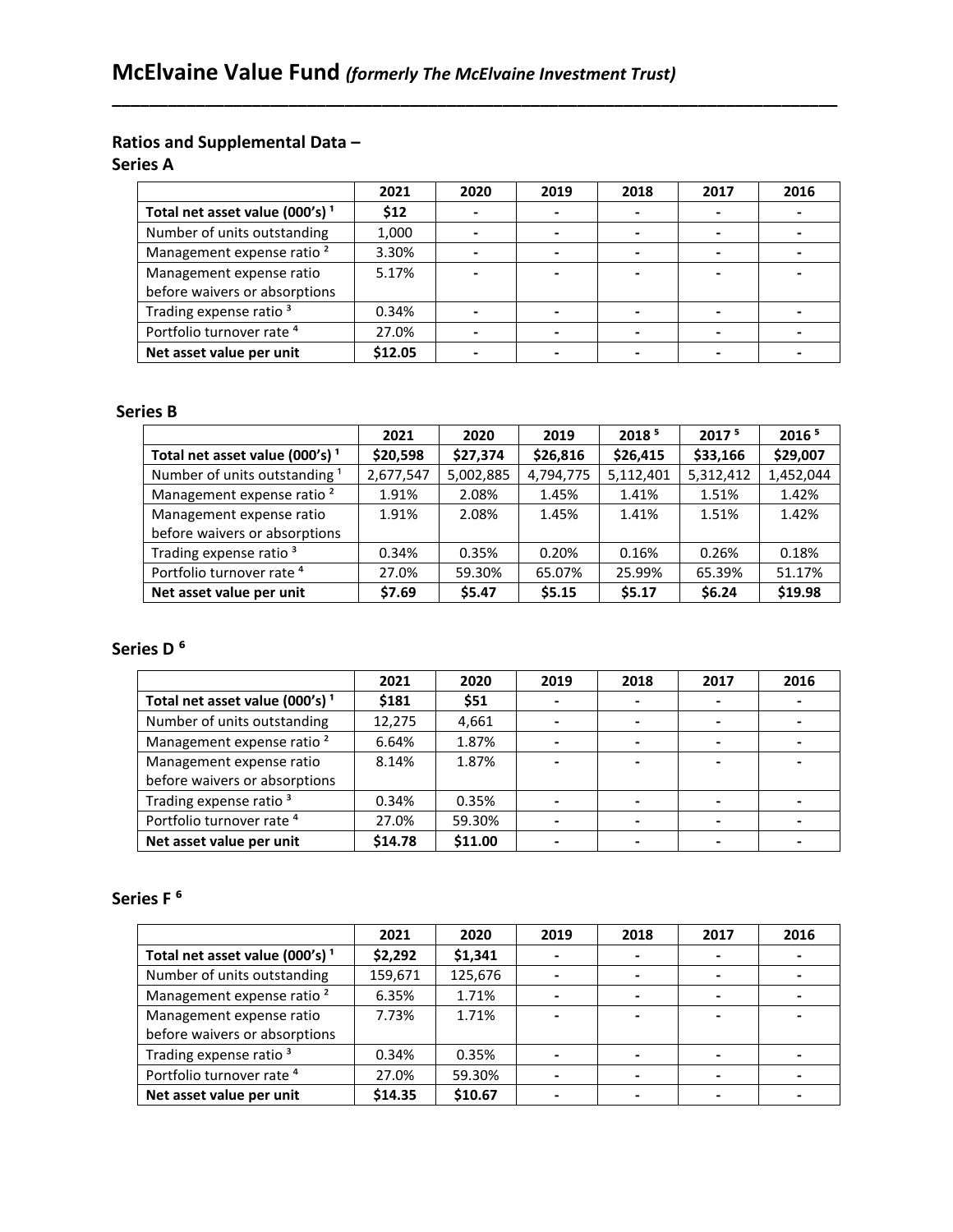- *¹ This information is provided as at the end of the fiscal period shown.*
- *² Management expense ratio is based on total expenses (excluding commissions and other portfolio transaction costs) for the stated period and is expressed as an annualized percentage of monthly average net asset value during the period.*

**\_\_\_\_\_\_\_\_\_\_\_\_\_\_\_\_\_\_\_\_\_\_\_\_\_\_\_\_\_\_\_\_\_\_\_\_\_\_\_\_\_\_\_\_\_\_\_\_\_\_\_\_\_\_\_\_\_\_\_\_\_\_\_\_\_\_\_\_\_\_\_\_\_\_\_\_\_\_**

- *³ The trading expense ratio represents total commissions and other portfolio transactions costs expressed as an annualized percentage of monthly average net asset value during the period.*
- *⁴ The Fund's portfolio turnover rate indicated how actively the Fund's portfolio adviser manages its portfolio investments. A portfolio turnover ratio of 100% is equivalent to the Fund buying and selling all of the securities in its portfolio once in the course of the year. The higher a fund's portfolio turnover rate in a year, the greater the trading costs payable by the fund in the year, and the greater the chance of an investor receiving taxable capital gains in the year. There is not necessarily a relationship between a high turnover rate and the performance of a fund.*
- *⁵ Effective October 2, 2017, all issued and outstanding units of Class B series were subdivided for additional units, on a four for one basis of NAV value at the time of the split.*
- *⁶ No Series A units were outstanding prior to April 1, 2021. No Series D sub-series units were outstanding prior to February 3, 2020. No Series F sub-series units were outstanding prior to January 1, 2020.*

## **Management Fees**

As Manager of the Fund, McElvaine Investment Management Ltd. is paid a management fee calculated monthly based on the market value of the Fund's net assets. The management fee for the various series is as follows: Series A – 1.6% per annum, Series B - 1.0% per annum, Series D - 0.85% per annum and Series F - 0.60% per annum. The Manager pays a trailer fee to dealers related to the Series A units of 1.0% per annum and the Series D units of 0.25% per annum but does not pay a trailer fee related to the Series B or the Series F units.

In addition, the Manager is entitled to a performance fee based on the return of the units. There were no performance fees paid on B units. The Series A, Series D units and Series F units did pay performance fees during the period. These performance fees paid were reduced by fees waived by the Manager of \$211 (Series A), \$2,360 (Series D) and \$26,644 (Series F).

McElvaine Investment Management Ltd. is also Trustee of the Fund and was paid \$3,600 for its services as Trustee.

Further information on the Fund's fee structure can be found in Simplified Prospectus.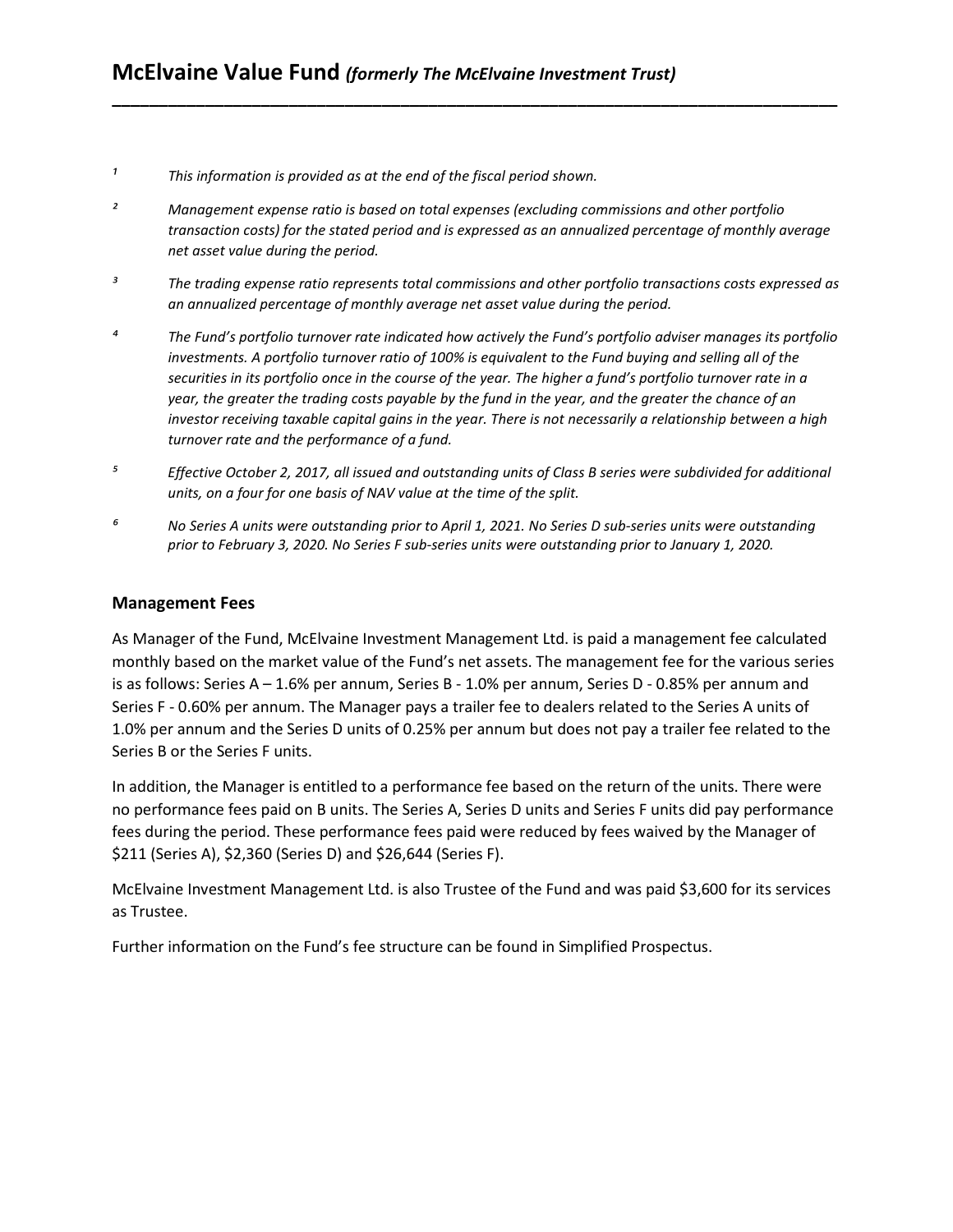# **Past Performance**

# **General**

The Fund's past performance information is presented in the following chart and table. It assumes all distributions made by the Fund in the periods presented were reinvested in additional securities of the relevant series of the Fund. The chart and table do not take into account any sales, redemption, distribution, other optional charges, or income taxes payable by any investor that would have reduced returns. The past performance of the Fund is not necessarily an indication of how it will perform in the future.

**\_\_\_\_\_\_\_\_\_\_\_\_\_\_\_\_\_\_\_\_\_\_\_\_\_\_\_\_\_\_\_\_\_\_\_\_\_\_\_\_\_\_\_\_\_\_\_\_\_\_\_\_\_\_\_\_\_\_\_\_\_\_\_\_\_\_\_\_\_\_\_\_\_\_\_\_\_\_**

The performance shown below includes results prior to December 23, 2019 when the Fund was not a reporting issuer. Had the Fund been subject to the additional regulatory requirements applicable to a reporting issuer during such periods, the expenses of the Series B units of the Fund would likely have been higher. Moreover, prior to becoming a reporting issuer the Fund was not subject to and did not fully comply with the investment restrictions and practices set out in National Instrument 81-102 *Investment Funds* ("NI 81-102"). The Fund's non-compliance with NI 81-102 may have impacted the Fund's performance for the period prior to the Fund becoming a reporting issuer. The financial statements for the period when the Fund was not a reporting issuer, are available on the Manager's website at [www.avaluefund.com](http://www.avaluefund.com/) or upon request.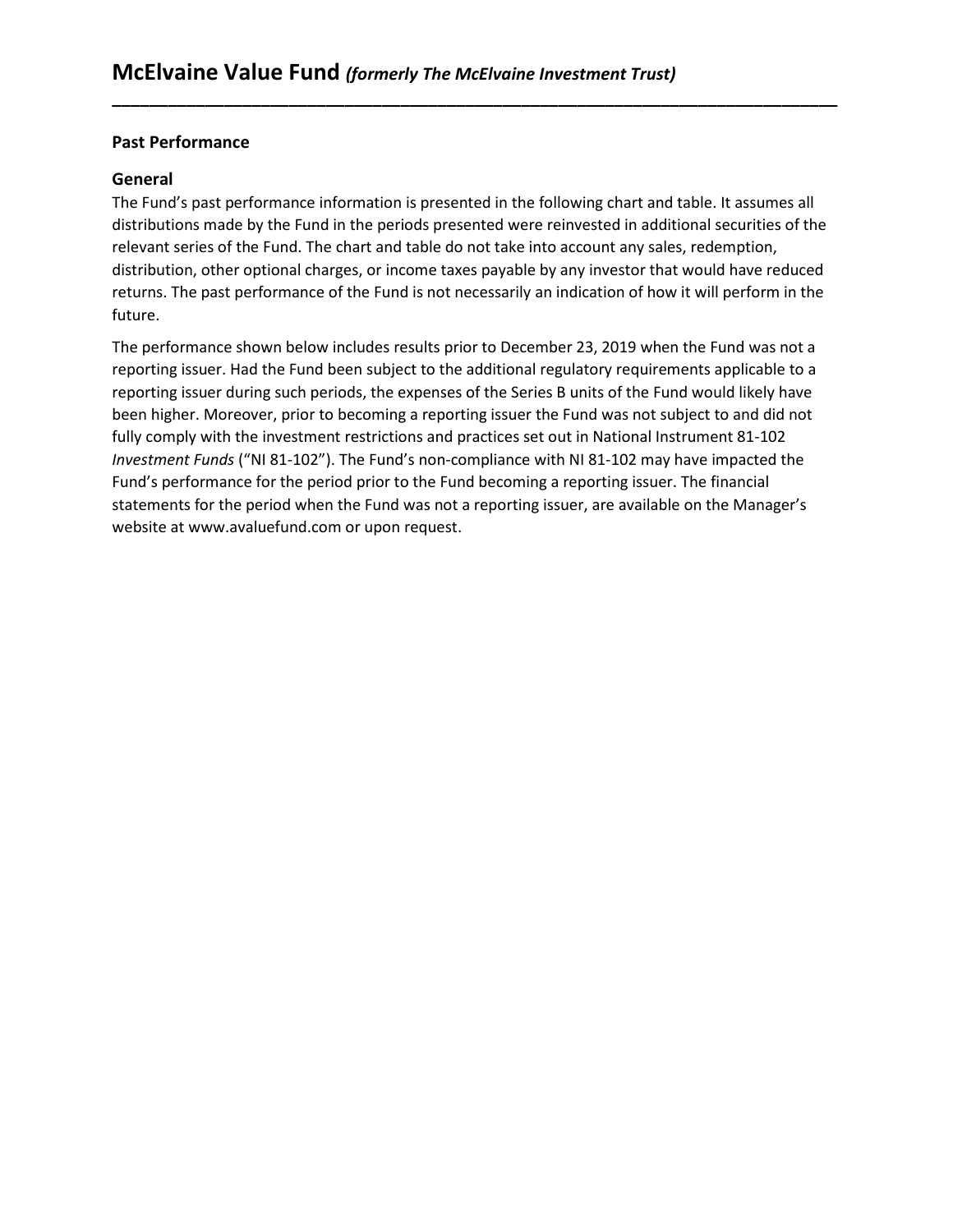## **Period-by-Period Returns**

The following bar chart shows the performance for the units of the Fund for each of the periods shown. The chart shows, in percentage terms, how an investment would have increased or decreased for each of the periods, and how the performance of the Fund varied from period to period.

**\_\_\_\_\_\_\_\_\_\_\_\_\_\_\_\_\_\_\_\_\_\_\_\_\_\_\_\_\_\_\_\_\_\_\_\_\_\_\_\_\_\_\_\_\_\_\_\_\_\_\_\_\_\_\_\_\_\_\_\_\_\_\_\_\_\_\_\_\_\_\_\_\_\_\_\_\_\_**







Past performance information is not provided in respect of Series A units because units of this series have been outstanding for less than one year. Performance for the Series D units commences on February 3, 2020 and for Series F on January 1 2020.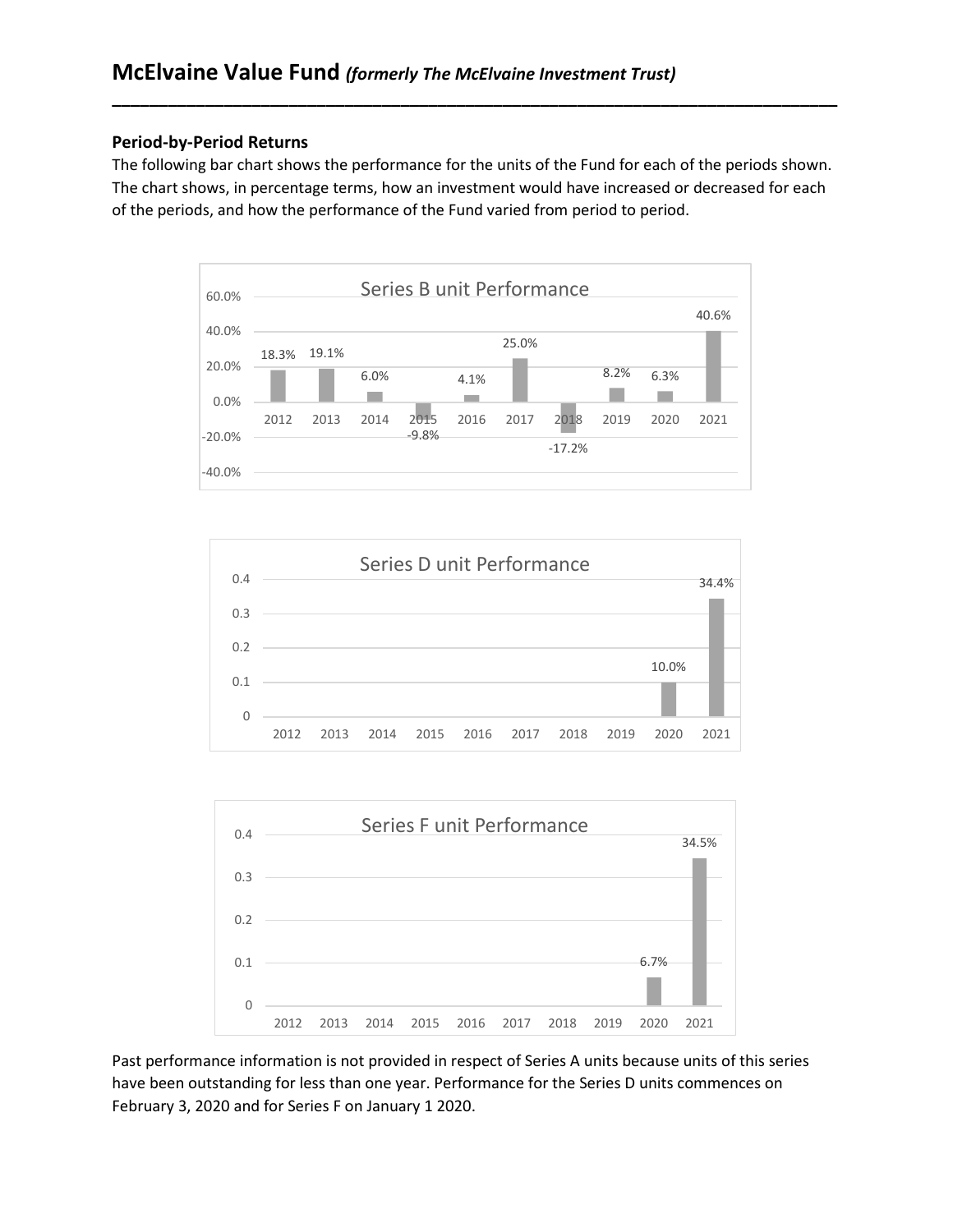# **Annual Compound Returns**

The following table shows the annual compound total return for units of the Fund for the periods ended December 31 2021 and assumes the reinvestment of all distributions. Also shown for the same periods are the respective historical annual compound total returns of the S&P/TSX Total Return Index and the Fundata Canadian Focused Small/Mid-cap Equity Index. The S&P/TSX Index is the headline index for the Canadian equity market while the Fundata Index indicates the performance of smaller Canadian companies. BMO Canadian Small Cap Index was formerly used to indicate the performance of smaller Canadian companies but index information is no longer readily available. The Indices are calculated without the deduction of management fees and fund expenses, whereas the performance of the Fund is calculated after deducting such fees and expenses.

**\_\_\_\_\_\_\_\_\_\_\_\_\_\_\_\_\_\_\_\_\_\_\_\_\_\_\_\_\_\_\_\_\_\_\_\_\_\_\_\_\_\_\_\_\_\_\_\_\_\_\_\_\_\_\_\_\_\_\_\_\_\_\_\_\_\_\_\_\_\_\_\_\_\_\_\_\_\_**

We have included the S&P/TMX Total Return Index as we believe investors consider a broad Canadian Index Fund as an alternative to investing with us. We have included the Fundata Canadian Small/Mid Cap Equity Index as our fund is classified as a Small/Mid Cap Equity Fund. Our portfolio is significantly different from these indices due to our limited number of holdings, our cash levels and our investments outside of Canada.

| Percentage Return <sup>1</sup>                            | One Year | <b>Three Years</b> | <b>Five Years</b> | <b>Ten Years</b> | Since<br>Inception <sup>2</sup> |
|-----------------------------------------------------------|----------|--------------------|-------------------|------------------|---------------------------------|
| McElvaine Value Fund -<br>Series B                        | 40.6%    | 17.4%              | 10.9%             | 8.9%             |                                 |
| McElvaine Value Fund -<br>Series D                        | 34.4%    |                    |                   |                  | 22.7%                           |
| McElvaine Value Fund -<br>Series F                        | 34.5%    |                    |                   |                  | 19.8%                           |
| <b>Fundata Focused</b><br>Canadian Small/Mid cap<br>Index | 18.7%    | 16.3%              | 7.6%              | 8.2%             |                                 |
| S&P/TSX Total Return<br>Index                             | 25.1%    | 17.5%              | 10.0%             | 9.1%             |                                 |

**¹** *The percentage return differs for each series because the management fee rate, performance fee rate and expenses differ for each series*

**²** *The return since inception for each series will differ when the inception date differs and is only provided when a series has been active for a period of less than 10 years. The return of the Fundata Canadian Focused Small/Mid cap Equity Index since inception for each applicable series is as follows: Series D-18.1%, Series F: 16.6%. The return of the S&P/TSX Total Return Index since inception for each applicable series is as follows: Series D-14.6%, Series F: 15.6%.*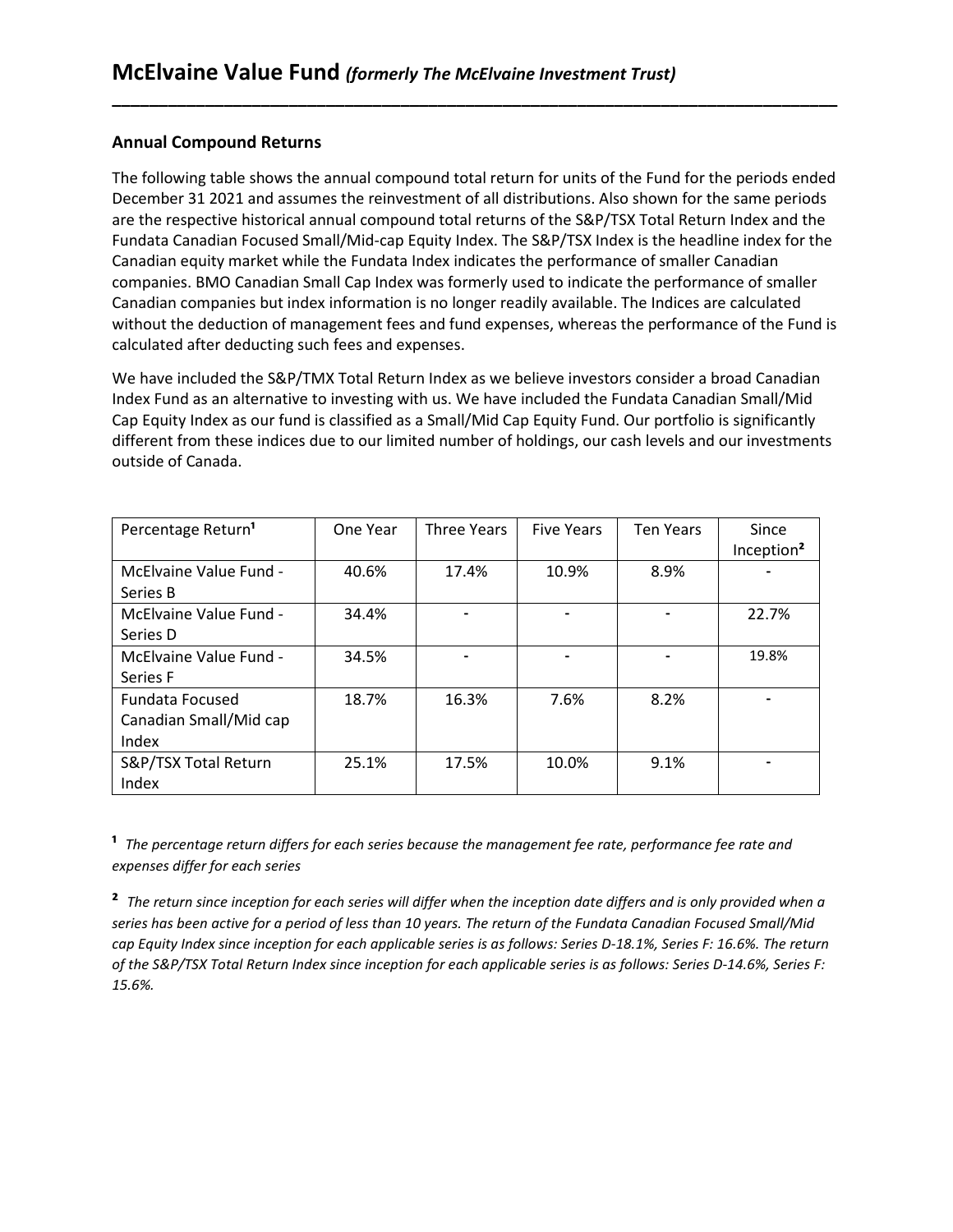# **Summary of Investment Portfolio**

The following table provides a summary of the Fund's portfolio as at December 31, 2021.

**\_\_\_\_\_\_\_\_\_\_\_\_\_\_\_\_\_\_\_\_\_\_\_\_\_\_\_\_\_\_\_\_\_\_\_\_\_\_\_\_\_\_\_\_\_\_\_\_\_\_\_\_\_\_\_\_\_\_\_\_\_\_\_\_\_\_\_\_\_\_\_\_\_\_\_\_\_\_**

| <b>Sector Allocation</b>      | % of Net Asset Value |
|-------------------------------|----------------------|
| <b>Financials</b>             | 28.9%                |
| Energy                        | 17.4%                |
| <b>Utilities</b>              | 15.0%                |
| Industrials                   | 10.5%                |
| Healthcare                    | 7.0%                 |
| <b>Communication Services</b> | 6.6%                 |
| Consumer Cyclical             | 3.1%                 |
| Cash and near cash items      | 11.5%                |
| <b>Net Asset Value</b>        | 100.0%               |

| <b>Total Holdings</b>                  | % of Net Asset Value |
|----------------------------------------|----------------------|
| Maxim Power Corp.                      | 15.0%                |
| Wintaai Holdings Ltd.                  | 12.9%                |
| Jefferies Financial Group Inc          | 9.3%                 |
| CK Hutchinson Holdings Ltd.            | 7.7%                 |
| Knight Therapeutics Inc                | 7.0%                 |
| <b>Tourmaline Oil Corp</b>             | 6.9%                 |
| Glacier Media Inc                      | 6.6%                 |
| Pershing Square Tontine Holdings       | 6.6%                 |
| Exco Resources, Inc                    | 5.3%                 |
| PrairieSky Royalty Ltd                 | 5.2%                 |
| Unisync Group Ltd                      | 3.1%                 |
| Dynamic Technologies Group Inc.        | 2.8%                 |
| Sagicor Financial Company Ltd Warrants | 0.1%                 |
| Deans Knight Income Corp               | 0.0%                 |
| <b>Total Portfolio</b>                 | 88.5%                |
| Cash and near cash items               | 11.5%                |
| <b>Net Asset Value</b>                 | 100.0%               |

The Fund's investment portfolio may change due to ongoing portfolio transactions of the Fund. When required, the quarterly update will be available on our website at [www.avaluefund.com.](http://www.avaluefund.com/)